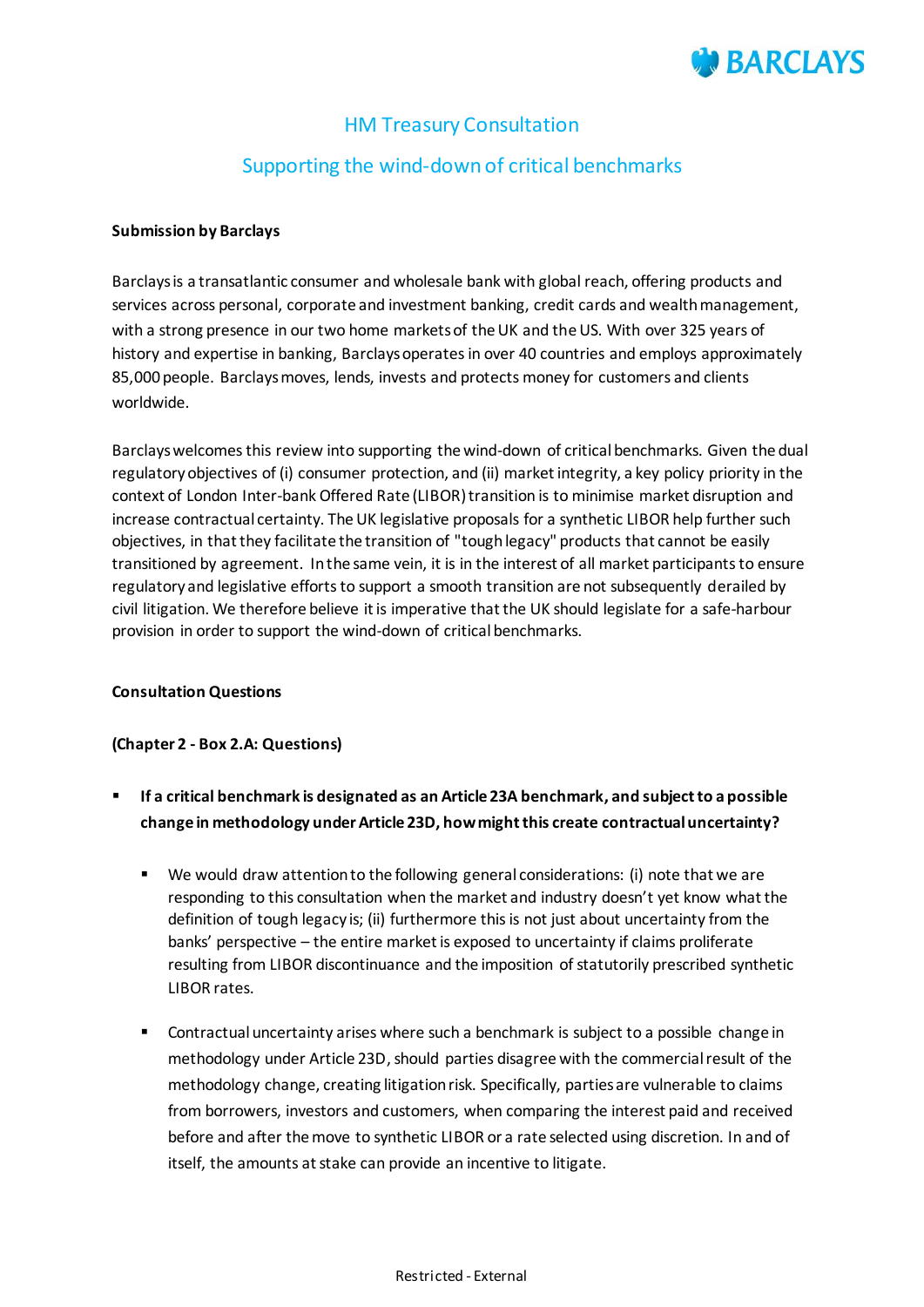

- Contractual uncertainty also arises in the form of interpretation issues, with respect to existing references to LIBOR in contracts and whether these would be construed as being replaced by a synthetic LIBOR (i.e., a benchmark labelled LIBOR, that is available in the same way as LIBOR, but calculated in a materially different way).
- Uncertainty also arises as the scope of the tough legacy contracts subject to the FCA powers (which is subject to a separate consultation by the FCA on their powers under Article 23C) is currently not clear. Given market participants cannot currently define tough legacy, this could potentially lead to counterparty delays in engaging in the transition remediation effort.
- Statutory contract continuity provisions would prevent parties from contesting the transition to the designated synthetic LIBOR rates, and a statutory safe-harbour provision would reduce related litigation risk associated with the transition (including issues arising where contractual fallback triggers do not take effect and the scope of tough legacy is not wide enough to encompass such contracts which have not been actively transitioned).
- **Subject to responses to the previous question, would this contractual uncertainty lead to causes of action, potential liabilities or grounds for litigation, between parties to contracts, or between other parties? If yes, please specify:**
	- **the nature of the causes of action, liabilities or grounds for litigation that could arise**
		- Parties may refuse to engage in transition discussions with the intention of using litigation to leverage their position commercially. Preventing this sort of opportunistic litigation would mean there is nothing to be gained from delaying transition or refusing to engage in discussions.
		- There is an ongoing risk that some market participants will employ aggressive trading strategies to trade into existing structures with perceived vulnerabilities and use litigation to leverage their position. Protection from litigation would discourage and prevent that market disrupting activity and enable lenders and businesses to effect smooth transition.
		- Protection from claims is not just about uncertainty in interpretation and parties being unsure what they should do under the contract/legislation. The proposals at the moment appear narrow with no mention of tortious claims or statutory misrepresentation. Litigation risk includes mis-selling claims: e.g., the claimant alleges that they entered into a financial contract based on legacy LIBOR but this has now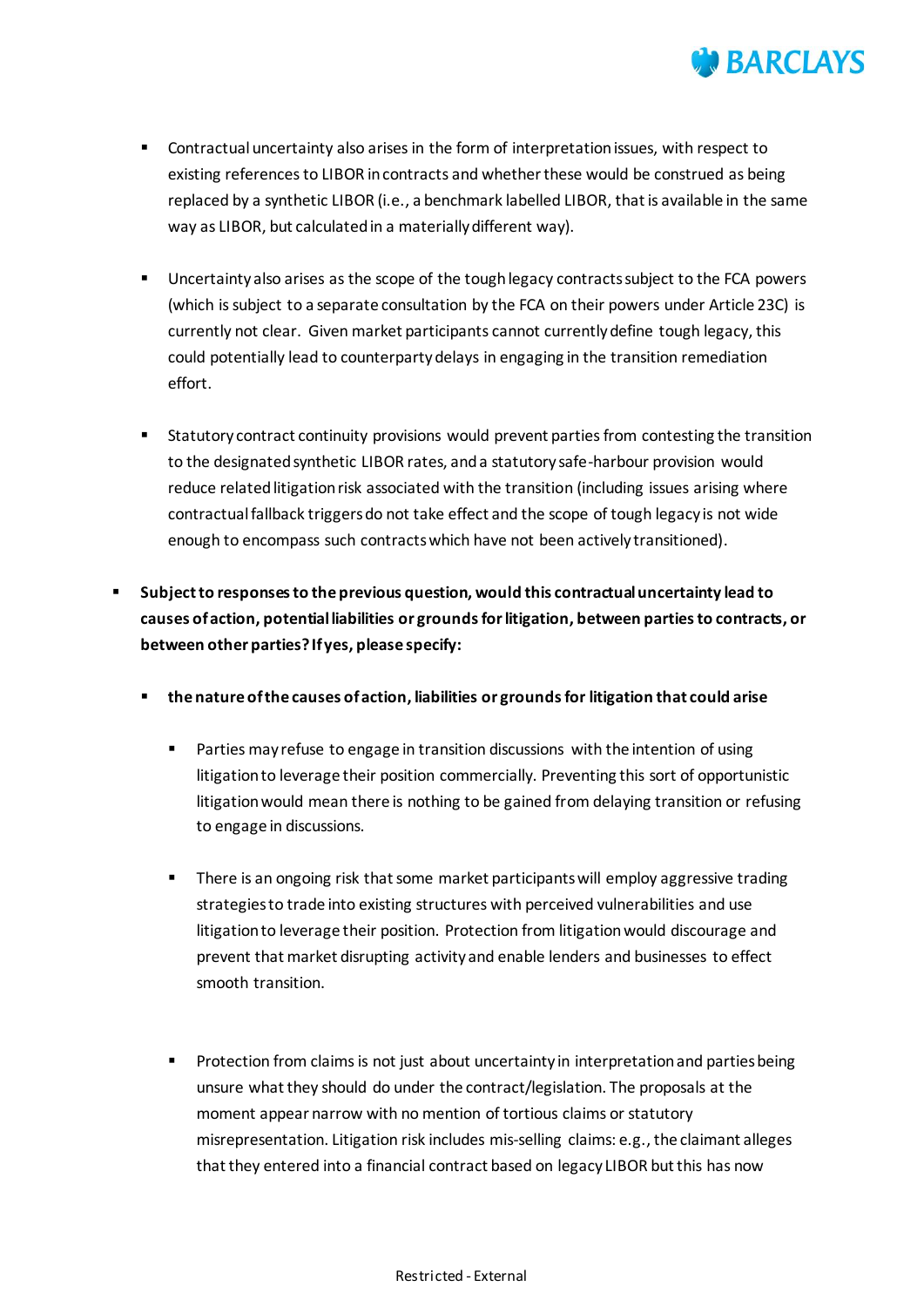

changed due to synthetic LIBOR. There is a particular risk is that claims arise with respect to contracts entered into in the period post July 2017 (and post the Andrew Bailey announcement) when there was uncertainty, no clear alternatives and no clear guidance as to LIBOR replacement. Absent safe harbour protection, there is a significant risk (one could even say an inevitability) of large numbers of claims supported by litigation funders and/or claimant law firms. There will be a considerable amount of market disruption as banks deal with these claims over a number of years. A safe harbour would serve to avoid vexatious and unsubstantiated claims. Whilst it may appear to offer broad protection for banks, this protection would not prevent regulators examining the conduct of banks and, should they discover any circumstances that result in an adverse position to customers and clients, these can be remedied and redressed through the investigative process.

- We are aware of a potential contractual interpretation issue with respect to existing references to LIBOR in contracts and whether these would be construed as being replaced by synthetic LIBOR (i.e., a benchmark labelled LIBOR, that is available in the same way as LIBOR, but calculated in a materially different way). In that context, material changes to the methodology may either, depending on the fall-back wording: (i) trigger contractual obligations, including fall-back language, or obligations to notify a change in the rate to synthetic LIBOR; or (ii) give rise to uncertainty as to whether such contractual fall-backs have been properly triggered.
- By publishing synthetic LIBOR, a rate would exist which, absent any protection from litigation, parties could use to compare against the performance of an industry-wide recommended benchmark replacement (a "Recognised Alternative Risk Free Rate") to which they have transitioned, and bring a claim for any difference in value and consequential losses.
- Other potential claims arising from LIBOR transition include challenges to the credit adjustment spread, calculation/determination agent discretion, and the application of fall-back language (e.g., upon cessation events).
- Calculation Agents/Determination Agents are responsible for performing the calculationsset out in transaction documentation, applying the interest rate provisions, making determinations required under the contract and communicating interest repayment amounts to issuers, and they are therefore exposed to litigation risk from investors/parties to the contracts. Determination Agents exercising discretion (i) when determining when to replace LIBOR in contracts and (ii) by applying the industry recommended benchmark replacement (i.e., selecting a workable fallback on a unilateral basis rather than by active transition) are also exposed to litigation risk, and this creates contractual uncertainty.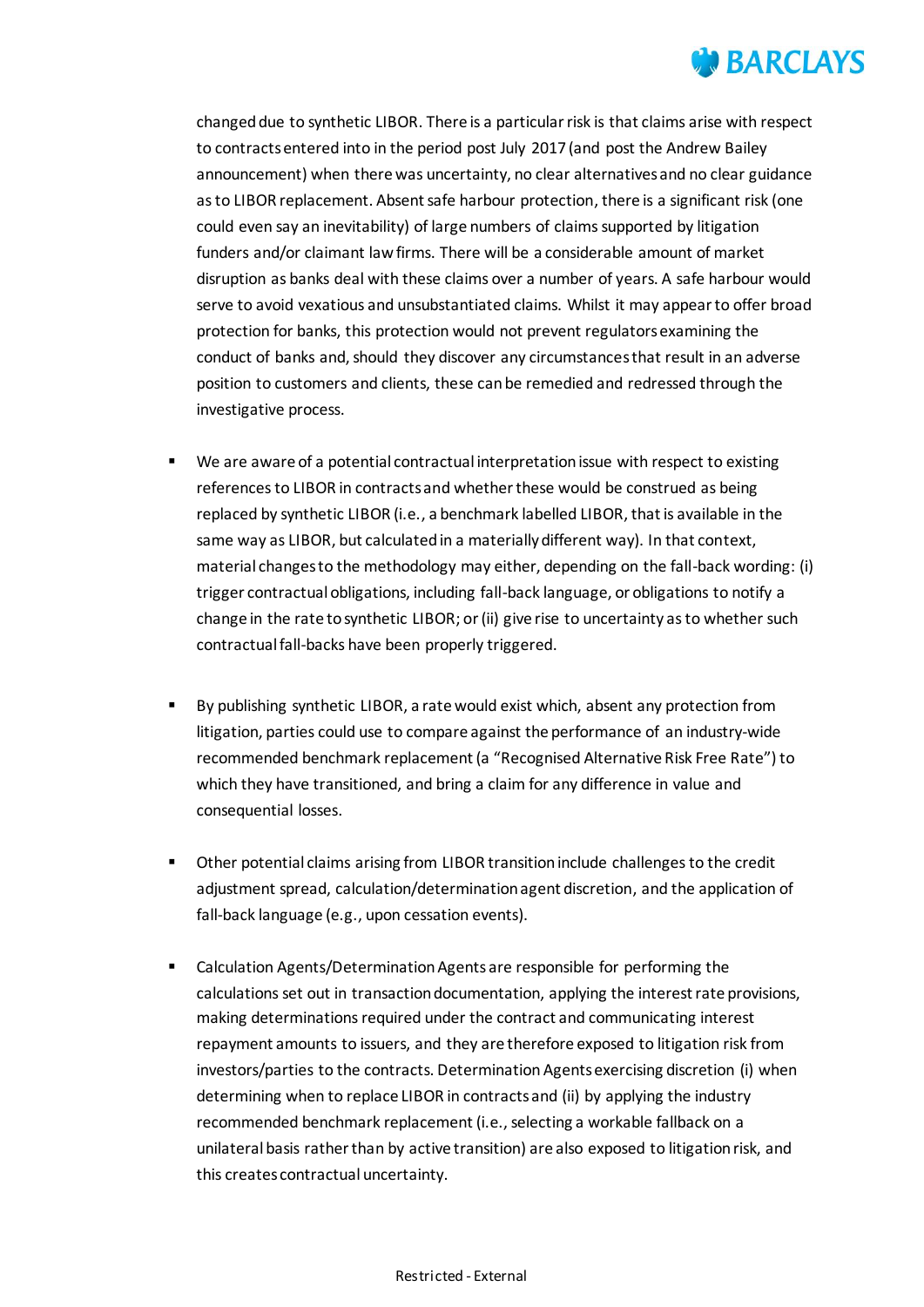

- A specific example of the litigation risk relates to ISDA 2020 IBOR Fallbacks Protocol adherence is as follows. Whilst safe harbour does not solve the issue of parties delaying adherence to the Protocol, we would highlight the risk that early adopters may try to bring a claim if, in adopting early, they suffer some detriment. Such detriment could centre on the spread methodology leading to an economic advantage for USD lenders (to the detriment of USD borrowers). This could arise as the spread adjustment for the mainstream USD LIBOR tenors will be fixed much earlier than the cessation date given the FCA cessation announcement on 5 March 2021, the push-out of USD LIBOR cessation in the mainstream tenors until 30 June 2023, and the way the Protocol works, involving calculation of the spread adjustment upon the announcement of the cessation by the UK FCA but which is not effective until 30 June 2023. The economic difference between USD LIBOR and SOFR has been on a downward path and the difference in the 5-year median is expected to decrease, according to our published Barclays research. For example, the current LIBOR/SOFR spread differential (currently the spread difference in 3-month LIBOR / SOFR compounded in arrears is around 12.4bps) is likely to stay low as bank credit spreads remain tight given current central bank policy as a result of COVID. This risk is easily resolved by a safe harbour preventing such claims.
- Litigation risks might arise as a result of differences between EU, US and UK tough legacy measures, and forum-shopping; i.e., in the absence of a UK safe-harbour, there may be increased litigation in the UK, as such claims are not possible in the EU and the US due to the EU and US safe-harbours in effect. If the UK tough legacy definition is narrow, there is risk that contracts would fall outside of the scope of tough legacy in the UK, but would potentially be caught by the wider tough legacy definition in the EU, and this could lead to forum shopping with parties looking to bring claims in the EU seeking the benefits of the EU solution, therefore we need a wide scope for tough legacy in addition to the safeharbour.

### **how likely they would be, under the circumstances and the likely timing in which these could arise**

- We expect claims such as those identified above to be highly likely and we refer to the articles/publications from litigation law firms that support this statement as referenced further below.
- In terms of timing for potential litigation risk arising, we believe litigation is very likely and will increasingly start to arise from the second half of 2021. We also envisage broader litigation risks increasing from beyond the second half of 2021, and with litigation increasing after application of synthetic LIBOR post 2021.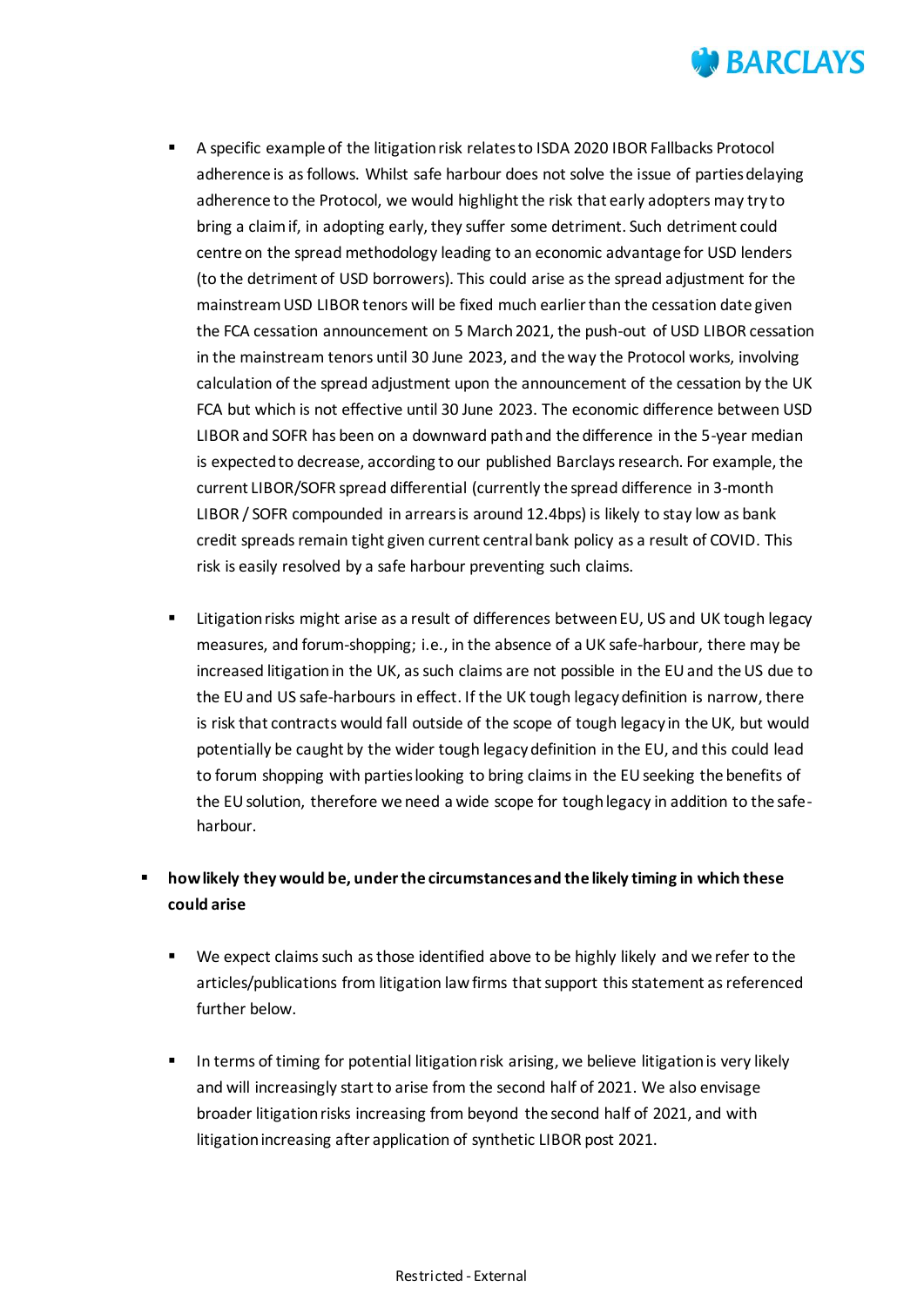

### **possible impacts (quantitative and qualitative) on contractual parties and the wider impact**

- LIBOR transition litigation is a real risk to the market: as the Financial Times reported, the end of LIBOR is a "DEFCON 1 litigation event". Claimant law firms and litigation funders have identified the potential for claims in articles recently published.
- Absent legislative protection against litigation, market participants risk becoming embroiled in lengthy disputes. Such litigation risks delaying transition, not only for the parties to the litigation, but for the broader market as it awaits the legal outcome. In turn, this will undermine the FCA objective of achieving a smooth transition to risk-free rates. Conversely, introducing protection against litigation will remove this uncertainty from the market. Specifically, it will remove an incentive for parties to delay transition and seek to leverage their position through litigation.
- A safe-harbour should provide statutory protection against the risk of litigation from claims of contract frustration and force majeure, and for statutory contract continuity, as well as immunity from all related claims, including miss-selling and misrepresentation claims, as further detailed below. The legislative protection should cover the possible litigation risk scenarios as described herein, thus avoiding litigation over whether the legislation applies to a given product and/or contract. We would propose that the safeharbour protection extends to parties and agents who exercise discretion when determining when to replace LIBOR in contracts and who use their discretion by applying a Recognised Alternative Risk Free Rate. This would ensure parity in the rights of parties who transition away from LIBOR to Recognised Alternative Risk Free Rates and parties whose products will transition via synthetic LIBOR.

## **Do you consider that a legal safe harbour is necessary in order to mitigate the impacts you have identified in response to the questions above?**

- Yes. It would reduce the potential for market disruption, and enhance market stability. Specifically, the safe harbour would facilitate legal certainty for all contracts involving "Affected Parties" (which should include benchmark administrators, calculation/paying/determination agents, trustees, regulated/supervised and unregulated/unsupervised entities and lenders).
- From a public policy perspective, it is important that LIBOR transition, and efforts to facilitate the publication of a synthetic rate to aid contract continuity, are not derailed by litigation. Litigation and the inevitable delay in resolving disputes will delay transition, not only for the parties to the litigation, but for the broader market participants who await the legal outcome. In the interim there would be uncertainty over parties' rights and obligations.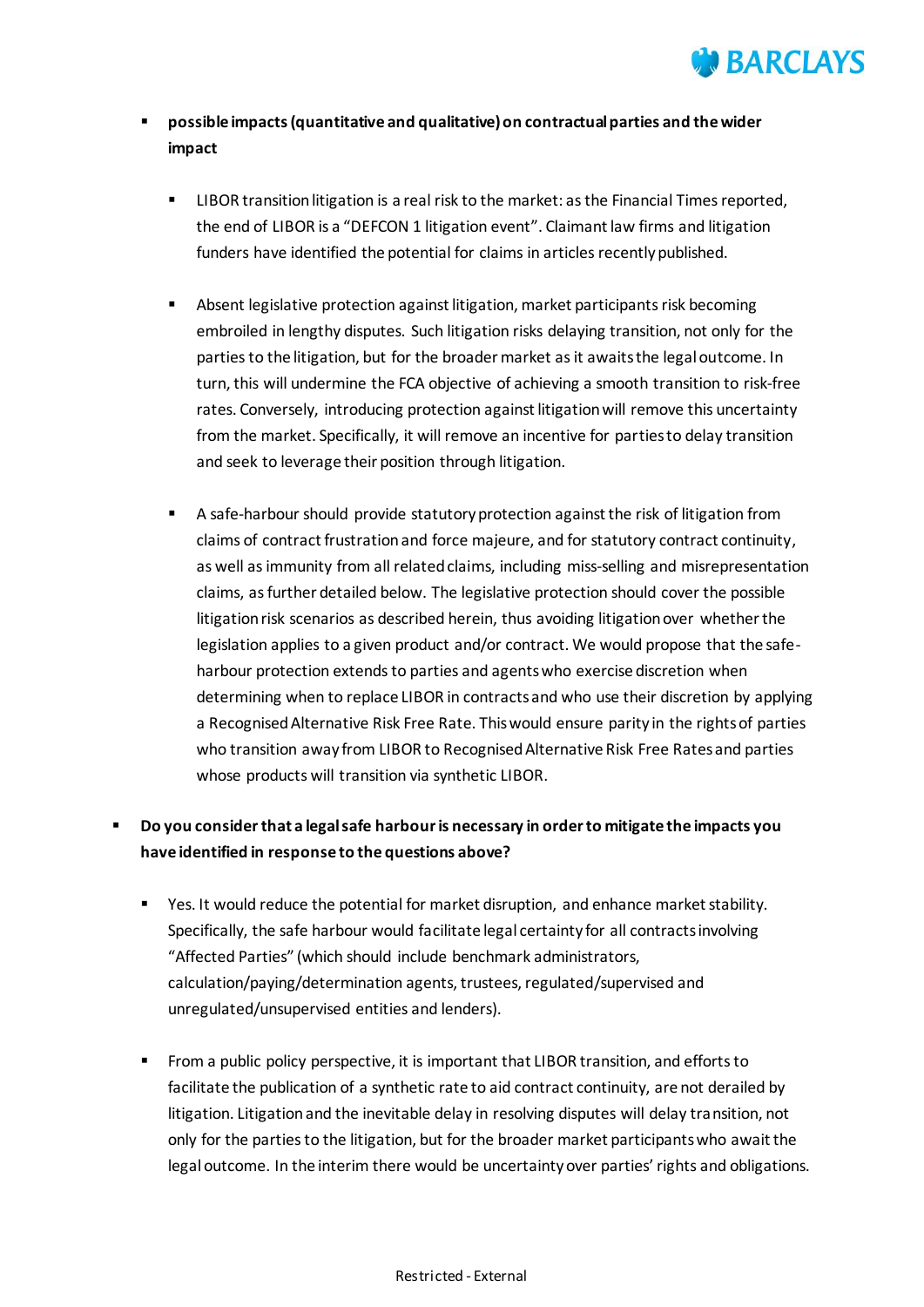

- Given the dual regulatory objectives of consumer protection and market integrity, a key policy priority in the context of LIBOR transition is to minimise market disruption and increase contractual certainty. The UK legislative proposals for a synthetic LIBOR help further such objectives, in that they facilitate the transition of "tough legacy" products that cannot be easily transitioned by agreement. In the same vein, it is in the interest of all market participants to ensure regulatory and legislative efforts to support a smooth transition are not subsequently derailed by litigation.
- A statutory safe-harbour will promote the stated policy objective of allowing an orderly cessation of a benchmark and the orderly transition by the market (advancing the consumer protection and market integrity objectives) and supporting the market in transitioning away from LIBOR.
- **Preventing litigation provides certainty of transition for all market parties, including SMEs.** Market participants would be able to focus on their businesses and maintain their investments, rather than becoming diverted by litigation. As noted above, there are already claimant law firms contemplating LIBOR transition litigation.
- **Protection from litigation encourages an orderly and early transition. If there is no prospect** of litigation, and there is parity in the position for products transitioned by use of discretion, and which transition via synthetic LIBOR, parties will be encouraged to actively transition in a timely manner.
- Where parties might otherwise decline or refuse to engage in transition efforts, with safe harbour protection, an Affected Party (as discussed below) can safely and without fear of recourse, take the steps necessary to transition to a Recognised Alternative Risk Free Rate.
- **There is no risk to consumers through the introduction of safe harbour provisions.** Regulators can still investigate regulated entities and, if wrongdoing is identified, ensure that adverse consequences vis-à-vis such consumers are remediated.
- Finally, we note the existence of legislative moves in both the EU and US, which, whilst different in form to the proposed UK legislation, do propose or reference safe-harbour provisions in recognition of the litigation risk. Global regulatory misalignment would be a negative outcome for market participants operating in international markets, resulting in unequal and possibly conflicting regulatory protection. This has the potential to produce an un-level playing field to the disadvantage of UK banks as well as increasing market uncertainty. We note, in particular, that the ARRC and NY State legislation draft proposal is more extensive in its protections than the EU text, which has been politically agreed. There is a risk of conflict or overlap between the proposed UK legislative proposals with that of the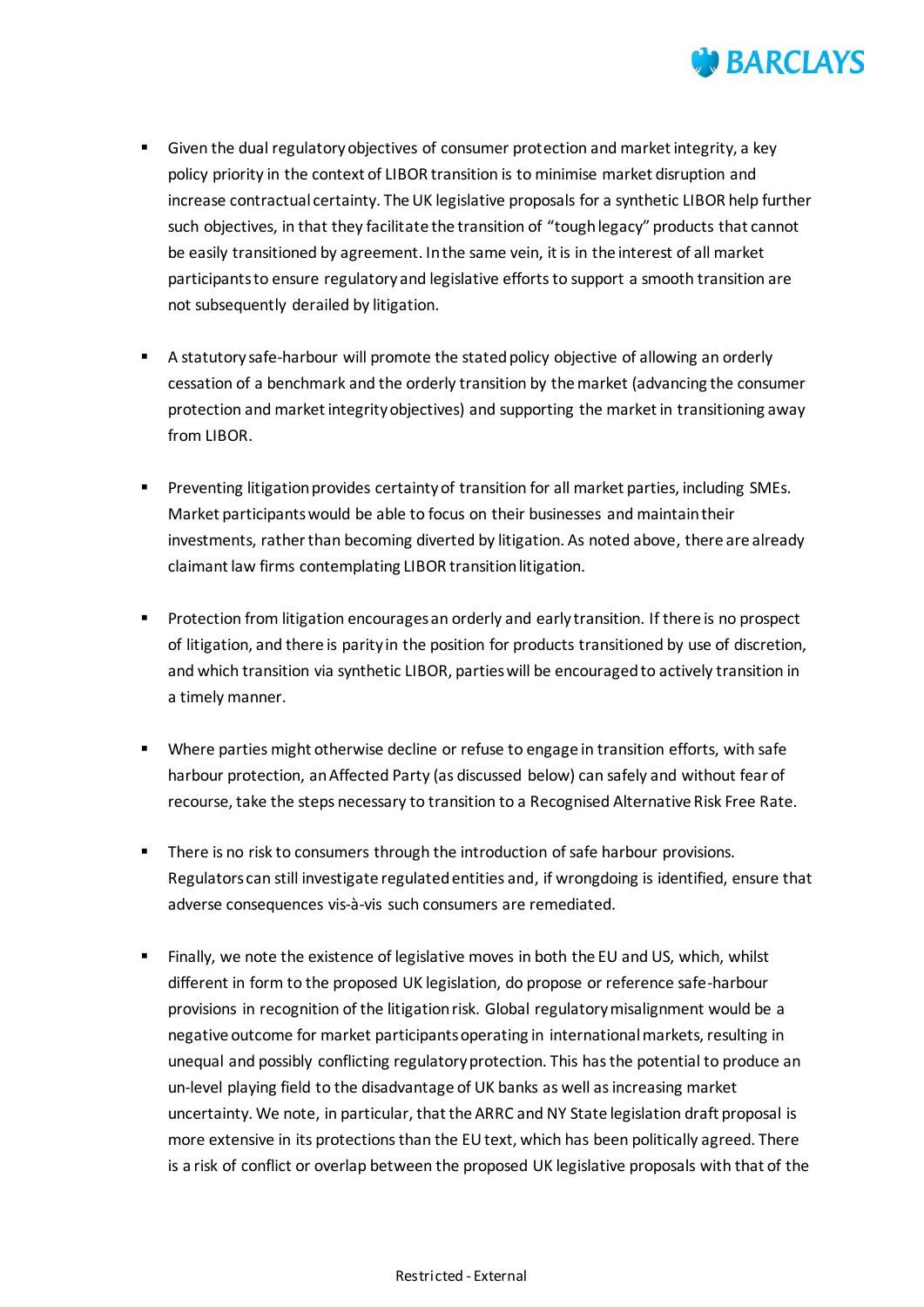

EU or US. For example, the proposed scope of the EU legislation covers contracts with EU supervised entities, which could include English law contracts. This gives rise to the potential for disputes as to which regime should apply.

#### **If you consider that there is a material need for a legal safe harbour to be introduced:**

- **Should any legal safe harbour contain the features highlighted by HM Treasury's stakeholder feedback (as set out in Chapter 1)? Please set out your reasoning, with reference to the Financial Services Bill provisions.**
	- Although we agree with the features set out in Chapter 1, we also make the argument for the broader safe harbour on par with the US legislative proposal, which is broad, covering contract continuity and safe-harbour from claims of misrepresentation and mis-selling, and broader than the EU legislative proposal of contract continuity. In terms of scope, we would propose this covers direct and indirect use by Affected Parties in all applicable contracts and financial instruments, including, without limitation, all loans, bonds, derivatives, wholesale and retail lending/deposits. The safe-harbour provisions should apply to all relevant contracts, securities, loans, derivatives and legacy instruments. We note that the scope of tough legacy is yet to be determined and is subject to industry consultation by the FCA.
	- Specifically, the legal safe harbour should have the following features:
		- Provide a safe-harbour from litigation for Affected Parties that directly or indirectly use or reference the statutory replacement rate in respect of tough legacy contracts (as will be defined by the FCA), or where parties exercise discretion to select a Recognised Alternative Risk Free Rate, and as applicable actively transitioned contractsthat would be caught within a wider definition of tough legacy contracts to be consulted on and defined by the FCA later in 2021.
		- Provide for contract continuity, so that parties to any contract, security or instrument cannot assert that the change or changes to the benchmark arising as a result of the exercise by the FCA of its powers, is anything other than a continuation of the benchmark referenced in the relevant contract, security or instrument.
		- Prevent parties to a contract from discharging or excusing performance under any contract, security or instrument for any reason, claim or defence (including, but not limited to, contract frustration or under any force majeure or other provision in any contract, security or instrument).
		- Not give any person the right to terminate unilaterally or suspend performance under any contract, security or instrument.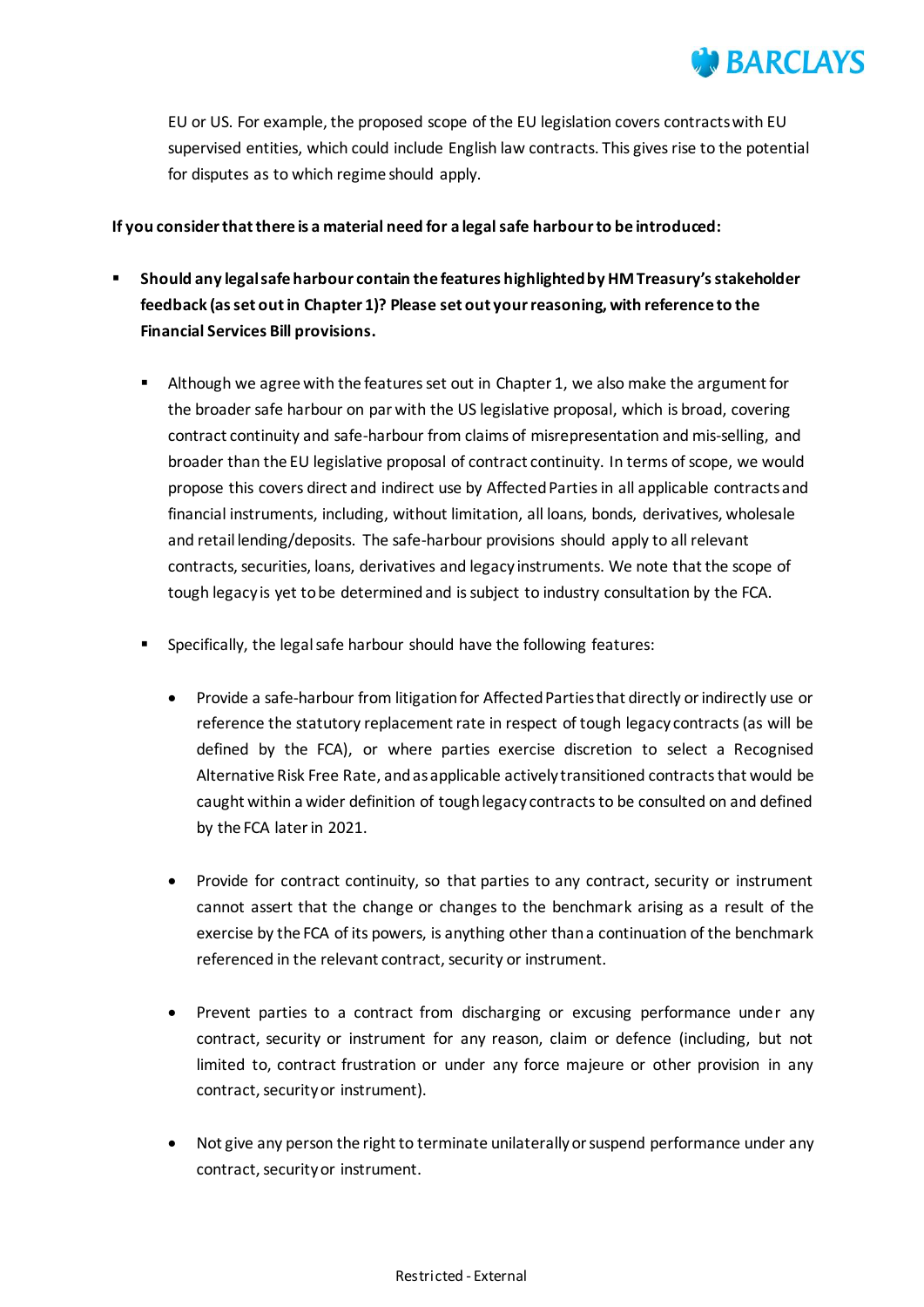

- Not constitute a breach of any contract, security or instrument.
- Not void or nullify any contract, security or instrument, or have the effect of amending, modifying or novating any contract, security or instrument.
- No claims or causes of action in law or equity should arise, and no Affected Party shall have any liability for damages to any person or be subject to any claim or request for equitable relief arising out of or related to determining or calculating amounts by reference to, or any direct or indirect use of a benchmark, for the purposes of any contract, security or instrument that references the benchmark or any legacy benchmark.
- Avoid a party to a contract involving an Affected Party refusing to perform its contractual obligations or declaring a breach of contract as a result of the discontinuance of a benchmark whose cessation would result in significant disruption in the functioning of financial markets.
- "Affected Party" should be defined to include, but not limited to: administrators, calculation/paying/determination agents, trustees, unregulated or regulated/supervised entities and wholesale and retail consumers and lenders.
- The safe-harbour provision should not be time-limited and should apply to contracts governed by the laws of England and Wales, and as applicable the laws of Northern Ireland and Scotland.
- **Are there any circumstances in which we should explicitly exclude the application of a legal safe harbour and, if so, why?**
	- No. The safe-harbour provision should be clearly set out so there is no uncertainty as to its application, to assist with orderly transition.
- **Should a legal safe harbour only be required for contracts entered into before a benchmark is designated under Article 23A, and therefore any contracts entered in to after an Article 23A designation should not be in scope of safe harbour?**
	- **The safe-harbour provision should not be time-limited as to when a benchmark is** designated under Article 23A, as the litigation risk and contractual uncertainty may arise for any contracts referencing LIBOR; for example, prior contractual commitments may result in a LIBOR contract such as lending drawdowns on long-dated loans, or swaptions exercise.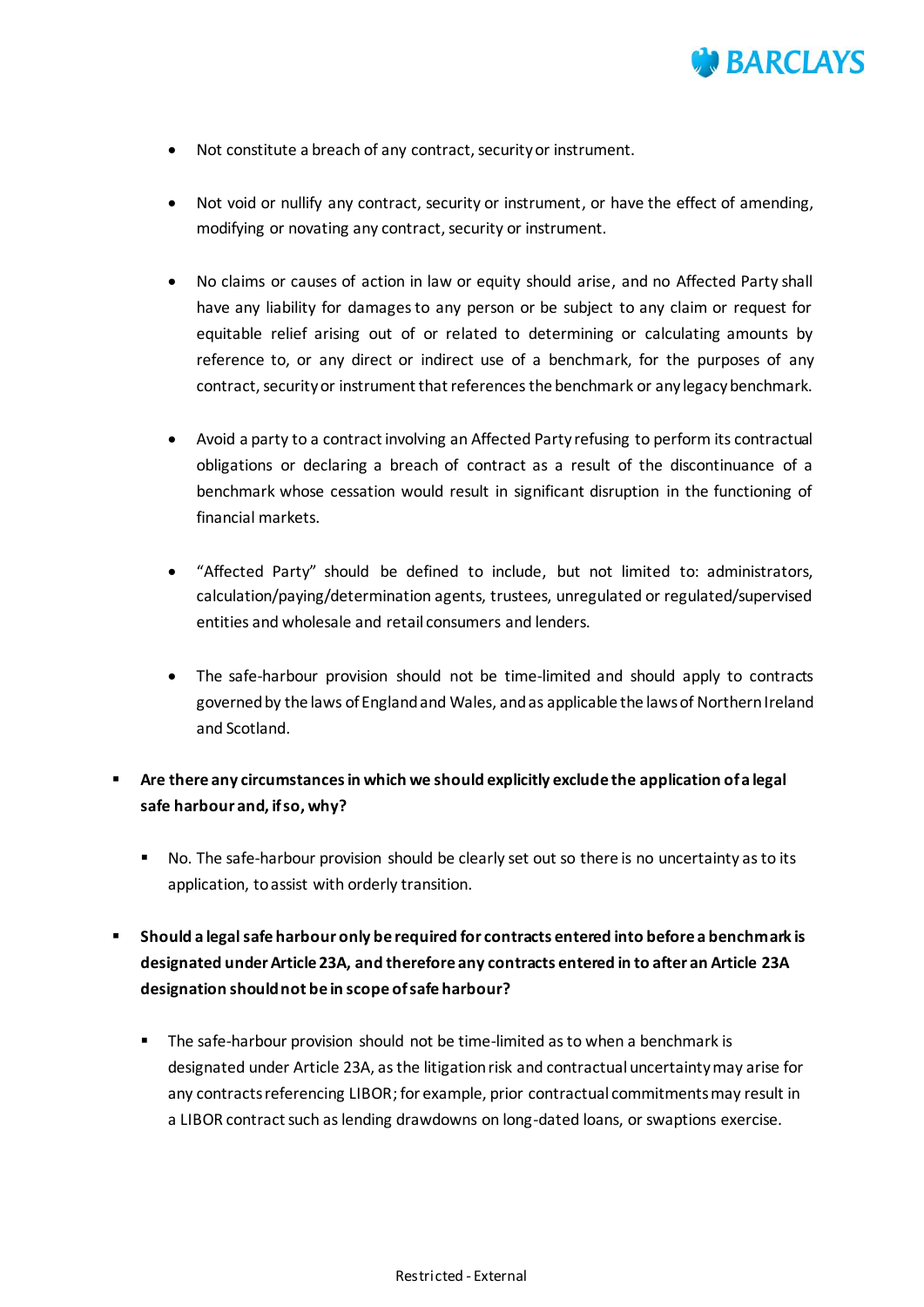

- The safe-harbour should also apply to all potential litigation arising from all legacy references to LIBOR, including ancillary references and tertiary use of LIBOR in contracts and LIBOR-linked instruments and contracts; for example, default interest provisions and interest rate hedges.
- **Should any legal safe harbour apply to third parties such as facility agents, trustees or parties to contracts ancillary/collateral to the main contract that reference or rely upon an Article 23A benchmark?If so, how?**
	- Yes. See question 4 definition of "Affected Party".

### **(Chapter 3 - Box 3.A: Questions)**

**If you consider that a legal safe harbour is needed in order to mitigate risks identified in response to the questions in chapter 2:**

- **Do you have any comments on the jurisdictional issues set out above, or the proposed approach? In particular, can respondents provide any evidence of the volumes of LIBOR referencing contracts where the law of Scotland or Northern Ireland is the choice of law, that may benefit from safe harbour provisions?**
	- It should apply to contracts governed by the laws of England and Wales, and any contracts governed by the laws of Northern Ireland or Scotland, should also be included.
- **Should the scope of any legal safe harbour go beyond supervised entities making 'use' of an Article 23A benchmark in specified 'financial contracts', 'financial instruments', and 'investment funds' as defined in BMR?**
	- Yes. As the Financial Services Bill extends beyond the current scope of the UK Benchmarks Regulation ("BMR") to include any party to any contract, security or instrument that references a benchmark, to meet the policy aim of reducing contractual uncertainty and potential for litigation, the safe-harbour should apply to contracts and financial instruments where the relevant benchmark is used, and not just those that fall within the current scope of the BMR, which does not cover all product types such as loans. We advocate these products should be included and so benefit from being able to use synthetic LIBOR and a safe harbour. The safe-harbour should apply to both supervised and non-supervised entities to ensure parity of treatment to borrowers and market participants with LIBOR contracts with all financial institutions. It is key to draw attention to the fact that LIBOR use is widespread among supervised and non-supervised entities, and could extend beyond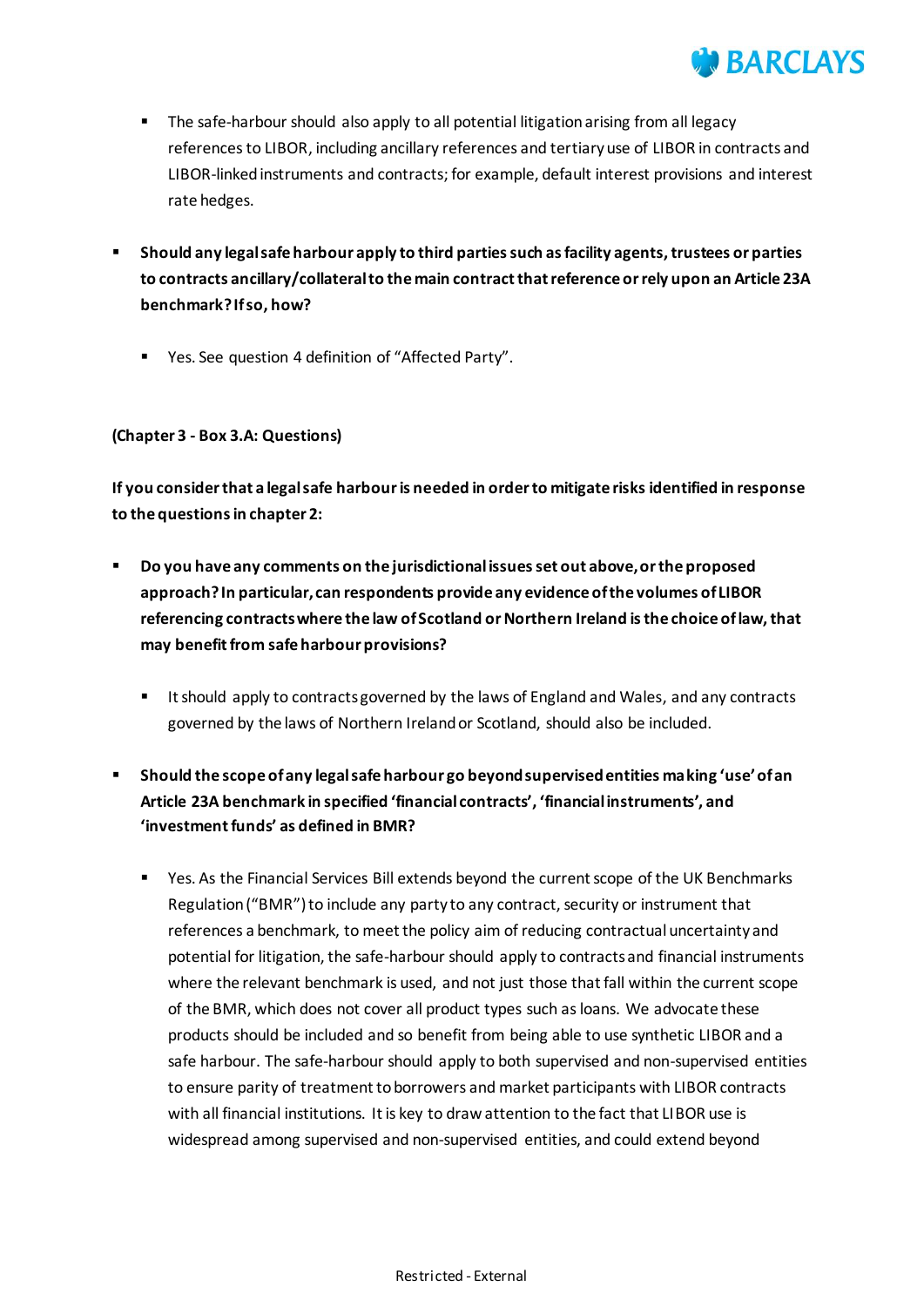

specified 'financial contracts', 'financial instruments', and 'investment funds' as defined in the BMR.

- We would note that clarity would be needed on the scope of tough legacy contractsin the upcoming FCA consultation of its powers under Article 23C, assynthetic LIBOR may only be available for a further transition period and not for the full life of a product.
- We continue to advocate for a safe-harbour provision in line with the EU/US draft safe harbours allowing protection where discretion is used to amend to an agreed replacement rate. Determination Agents and Calculation Agents are responsible for performing the calculations set out in transaction documentation, applying the interest rate provisions, making determinations required under the contract and communicating interest repayment amounts to issuers, and are therefore exposed to litigation risk from investors/parties to the contracts. Determination Agents exercising discretion when determining when to replace LIBOR in contracts and applying the industry recommended benchmark replacement (i.e., selecting a workable fallback on a unilateral basis rather than by active transition) are exposed to litigation risk.
- We would note that, at this point in time, synthetic LIBOR seems to be contemplated for GBP LIBOR and potentially for JPY LIBOR and USD LIBOR but not for other currencies.
- **Should a legal safe harbour provide for situations where a contract describes a benchmark alongside, or instead of, the express name of the benchmark in question? If so, how? Please provide examples of contract wording to illustrate your response.**
	- The safe-harbour provision should apply to all contracts that both expressly reference LIBOR, as well as contracts that describe a LIBOR benchmark provision, and/or the calculation methodology applied to them, without expressly naming the LIBOR benchmark.
- **How would we best ensure, within any legal safe harbour provisions, that parties to contracts falling in scope of the safe harbour retain the freedom to move away from referencing or relying upon a benchmark that has been designated as an Article 23A benchmark to alternative appropriate arrangements, or to terminate the contract, provided they reach consensual agreement?**
	- In the example of structured notes where the fallback trigger is only activated on LIBOR cessation, we propose the solution is to ensure synthetic LIBOR can apply and be used in such circumstances, or that LIBOR cessation is recognised where it results in application of an industry recognised risk free rate - in both cases we recommend a safe-harbour from the potential litigation risk.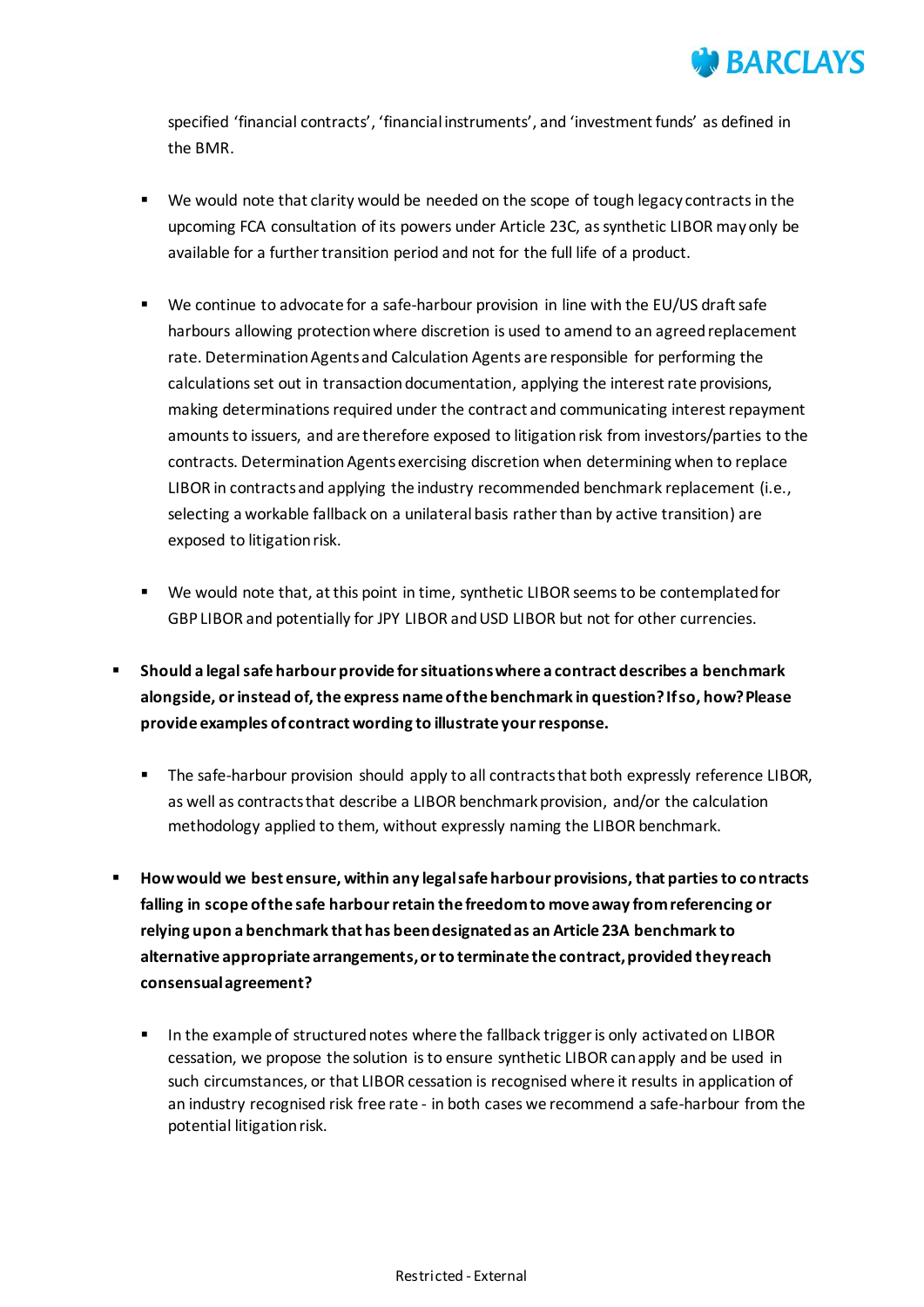

**In particular, how should safe harbour provisions interact with contractual fallbacks? Please provide examples of contractual wording where relevant.**

**In your response please provide any further views on how safe harbour provisions should be designed or scope in order to address the risks identified in responses to the questions in Chapter 2.**

- The safe-harbour should apply to all applicable parties, referred to as "Affected Parties" including: administrators, calculation/paying/determination agents, trustees, unregulated/unsupervised and regulated/supervised entities, and wholesale and retail consumers and lenders. It should bind all existing parties to a product, alongside beneficiaries to whom fiduciary duties are owed, and parties to whom rights have been transferred (e.g., transferees/assignees, and beneficiaries).
- As the Financial Services Bill extends beyond the current scope of the BMR to include any party to any contract, security or instrument that references a benchmark, to meet the policy aim of reducing contractual uncertainty and potential for litigation, the safe-harbour should apply to contracts and financial instruments where the relevant benchmark is used, and not just those that fall within the current scope of the BMR, which does not cover all product types such as loans.
- We are aware of a potential contractual interpretation issue with respect to existing references to LIBOR in contracts and whether these would be construed as being replaced by synthetic LIBOR (i.e., a benchmark labelled LIBOR, that is available in the same way as LIBOR, but calculated in a materially different way). In that context, material changes to the methodology may either, depending on the fall-back wording: (i) trigger contractual obligations, including fall-back language, or obligations to notify a change in the rate to synthetic LIBOR; or (ii) give rise to uncertainty as to whether such contractual fallbacks have been properly triggered.
- By publishing synthetic LIBOR, a rate would exist which, absent any protection from litigation, parties could use to compare against the performance of the Recognised Alternative Risk Free Rate to which they have transitioned, and bring a claim for any difference in value and consequential losses.

#### **(Chapter 4 - Box 4.A: Questions)**

 **To what extent would a 'safe harbour', as described in previous chapters, mitigate the risk of litigation against the administrator? Are there still claims that could arise against the**